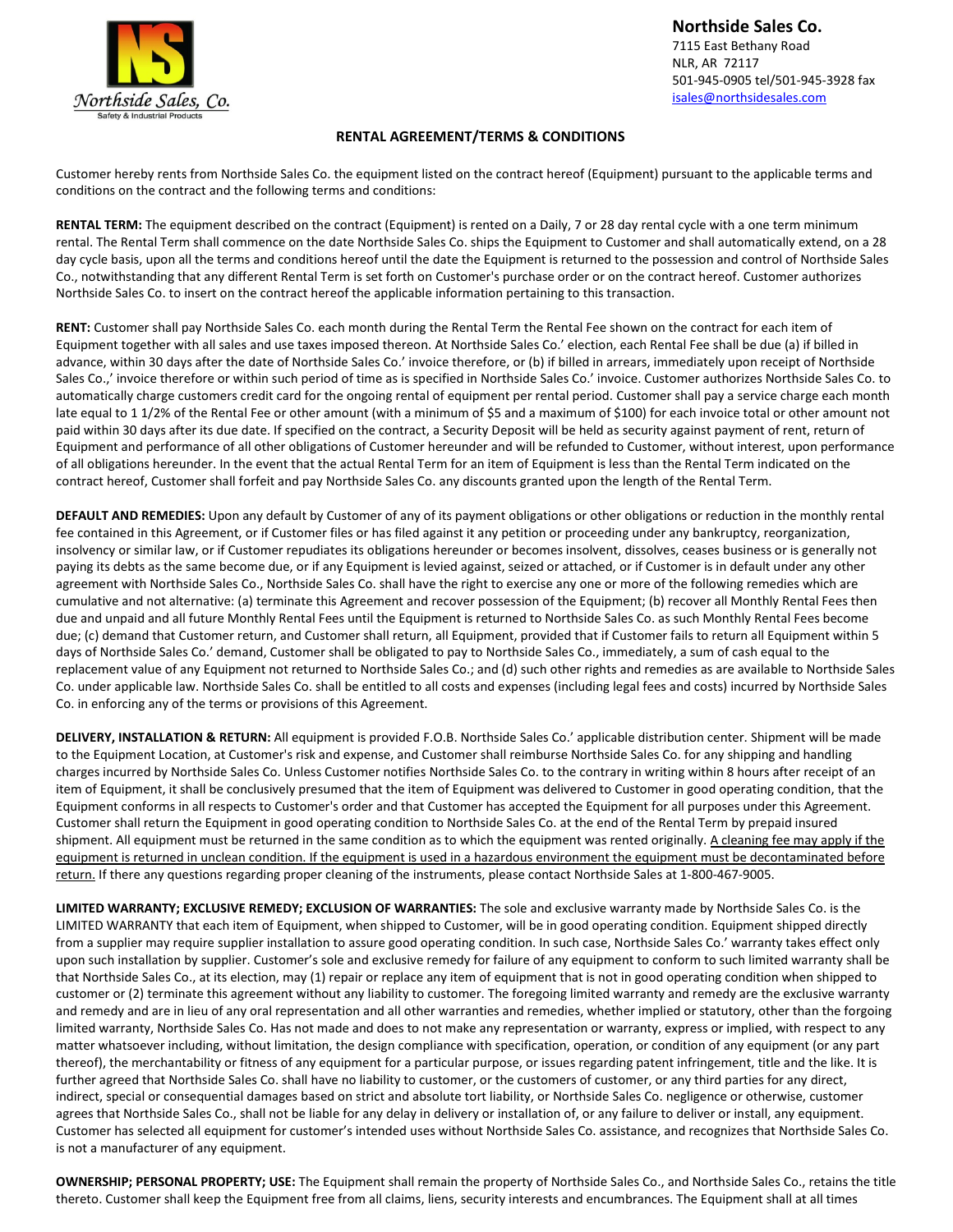remain personal property, whether or not any Equipment shall become affixed to or a part of any real property or real property improvements. Customer shall use the Equipment only at the Equipment Location and Customer shall not remove, transfer, alter or modify any item of Equipment without Northside Sales Co.' prior written consent. Without limiting the foregoing, Customer shall not remove the Equipment outside of the USA without prior written notice to and the written consent of Northside Sales Co. Northside Sales Co. may inspect the Equipment at any time.

**UCC ARTICLE 2A:** To the extent permitted by applicable law, customer waives all rights and remedies conferred upon a lessee by Article 2A of the Uniform Commercial Code. To the extent permitted by applicable law, customer also waives all rights now or hereafter conferred by the Statute or otherwise which may limit or modify Northside Sales Co. rights under or with respect to this agreement.

**ASSIGNMENT AND WAIVERS:** This agreement and all rights of Northside Sales Co. hereunder and to the equipment shall be assignable by Northside Sales Co. without customer consent. In the event of any such assignment of this Agreement, Northside Sales Co.' assignee shall have all of the rights, privileges, entitlements, powers and remedies of Northside Sales Co. hereunder, but none of Northside Sales Co.' obligations. Following such assignment, payments hereunder shall be made to such assignee and, solely for the purpose of determining assignee's rights hereunder, the term Northside Sales Co. as used herein shall be deemed to include or refer to any assignee of Northside Sales Co. Customer waives and agrees not to assert against Northside Sales Co.' assignee any defense, claim, counterclaim, setoff or recoupment that Customer may have against Northside Sales Co., whether arising under this Agreement or otherwise. Customer acknowledges and agrees that any assignment by Northside Sales Co. will neither materially change Customer's duties or obligations under this Agreement nor materially increase the burdens or risks imposed on Customer. Customer agrees to provide any such assignee with an estoppel letter or certificate and such other documentation as Northside Sales Co. or any such assignee may reasonably request confirming Customer's absolute and unconditional obligations hereunder. Without Northside Sales Co. prior written consent, customer shall not assign or grant a security interest in the equipment, this agreement or its interests hereunder or enter into any sub-lease with respect to the equipment. No permitted assignment, security interest or sublease shall relieve Customer of any obligations hereunder.

**SERVICE:** If so specified on the contract, Northside Sales Co. shall, at its expense, provide full service of the Equipment, consisting of routine maintenance of all Equipment and the repair or replacement of any item of Equipment found to be defective during the Rental Term, all of which is provided at Northside Sales Co.' facilities unless otherwise specified by Northside Sales Co. In the event an item of Equipment for which Northside Sales Co. is providing service does not operate properly, Customer shall notify Northside Sales Co. and request instructions before taking any remedial action or returning it to Northside Sales Co. Customer shall bear cost of shipping such Equipment back to Northside Sales Co. and Northside Sales Co. shall bear the cost of the return shipment of such Equipment to Customer. In the event that any item of Equipment requires repair or recalibration as a result of accident or Customer's tampering or unauthorized repair or negligence, misuse, or abuse of such items, Customer shall bear the entire cost thereof, including any shipping costs. If the self-service option is specified on the contract, Northside Sales Co. will not provide any service and Customer shall be required to maintain the Equipment in proper working condition.

**RISK OF LOSS; CARE OF EQUIPMENT; INSURANCE:** Customer is responsible for the safekeeping of all Equipment, and shall bear the risk of any loss of the Equipment for any reason, and shall insure each item of Equipment against loss or damage for not less than the replacement value of each item and if requested by Northside Sales Co. shall provide evidence of such insurance. At Northside Sales Co.' option, Customer shall either replace or pay the replacement cost of any item of Equipment which is lost, stolen, destroyed or damaged beyond repair. Until an item has been repaired, replaced or the replacement cost thereof has been paid by Customer, the Rental Term shall continue and Customer shall continue to pay the Monthly Rental Fee with respect thereto. Any item of non-expendable Equipment, accessories, manuals and the like which is lost, destroyed or damaged or which is not returned to Northside Sales Co. will be charged to Customer at full replacement cost (minimum \$25). Current prices are available upon request. All Equipment will be delivered to Customer with ownership labels, calibration seals and anti-tamper notice affixed, as shall be determined by Northside Sales Co. Provided that Northside Sales Co. is to perform service hereunder (Section Services), Customer shall not permit such seals or notices to be removed or defaced; and if such seals or notices are removed or defaced, Customer shall pay a reasonable calibration or refurbishing fee. Customer shall also carry public liability and third party property damage insurance, in amounts sufficient to cover its obligations under this Agreement.

**CUSTOMER'S UNCONDITIONAL OBLIGATIONS:** Customer's obligations are non-cancelable. Customer agrees that its obligations to pay monthly rental fees to perform all other obligations hereunder shall be absolute, irrevocable, unconditional and independent and shall be paid and performed without abatement, deduction or offset of any kind or nature whatsoever. Customer agrees to limit the use of the rented equipment to the manufacturers intended use. Due to the possibility that the project where the equipment may be used is often highly hazardous, Northside Sales recommends that any person using this equipment be familiar with the equipment, properly trained and has received complete instructions on its proper use and limitations. Customer warrants that everyone allowed to use the equipment will have been properly trained in the use and limitations of the equipment and agrees to assume all liability for any improper use or damages.

**SOFTWARE:** Equipment includes any software provided therewith. Software shall remain the property of its licensor. The terms and conditions of any software license agreement covering the software are incorporated herein by reference and supersede anything to the contrary herein, and Customer agrees to be bound by such terms and conditions, particularly those limiting the use and transfer of the software. Except as otherwise permitted therein, Customer shall use the software only with the Equipment and shall not copy, remove, sublicense, rent, transfer, assign, sell, alter, modify or encumber the software without licensor's prior written consent. Software is warranted only to the extent provided for directly by the licensor. Northside Sales Co. makes no warranty as to the performance of any software. The RENTAL CUSTOMER hereby acknowledges that its use of any Microsoft software accompanying the computer equipment rented/leased is governed by the applicable Microsoft End User License Agreement. Customer shall be fully responsible for, and shall indemnify, hold harmless, and, if so requested by Northside Sales Co., defend Northside Sales Co. from and against, all matters whatsoever arising out of or in connection with or relating to customer supplied software, including, without limitation, the ownership, licensing, licensing terms, licensed quantities, warranties, functionality, fitness for use, operation, installation, and de-installation thereof.

**OBJECTIONS TO AGREEMENT:** If Customer objects to any terms and conditions of this Agreement or has any objection to the suitability of any Equipment or its acceptability for any purpose under this Agreement, Customer shall notify Northside Sales Co. in writing of Customer's specific objections within 8 hours after receipt of this Agreement. Any such objections shall not be binding upon Northside Sales Co. unless received by Northside Sales Co. within such period and Northside Sales Co. agrees in writing to such amendments to the Agreement. The parties understand